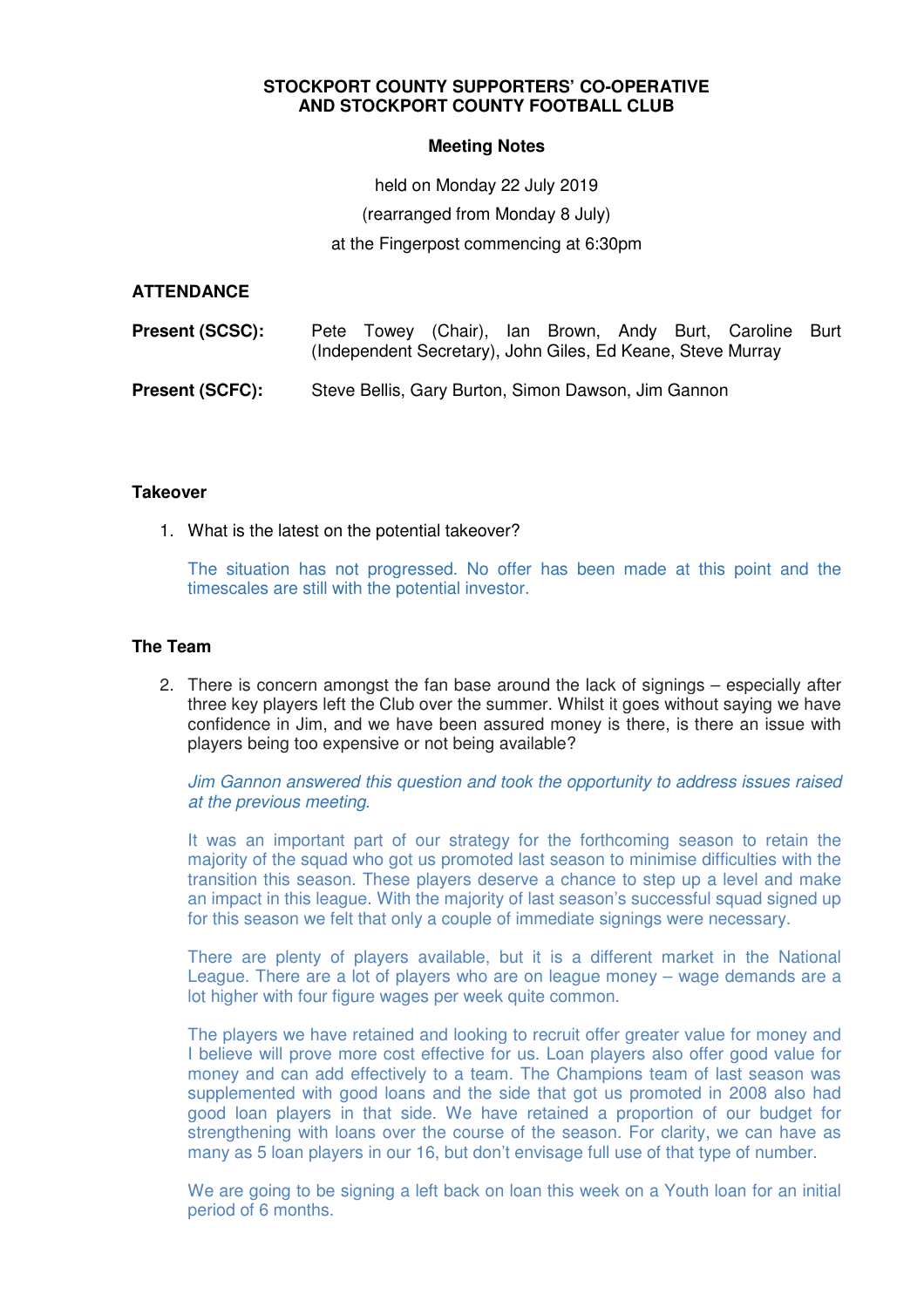3. Please advise why the Clubs previous commitment to revert to a Full Time playing status has been withdrawn. If, as suspected, finances are the motivating factor behind the decision please confirm what level of attendances we should strive for so that we can compete with other National League Teams on a level playing field (question from 20 May)

We are moving towards full time football, but until we have a full-time training facility this can't happen. Manor Farm would be the preferred option and Jim and Gary Burton have now taken ownership of this issue and are in consultation with the owners for next season. Currently there are other tenants using the facility so we have to be respectful.

We remain as a hybrid model this season, with five training sessions a week (three football sessions and two strength and conditioning). There are only two players who can't train on Monday and that is Hinchliffe and Palmer. Jim emphasised that both these players are very professional players. Furthermore, Hinchliffe has a personal trainer and is one of the strongest well-conditioned players at the club, and Palmer will be able to train on Mondays for the important first six weeks of the season as he is a teacher and schools are currently on holiday.

We have put a structure in place and players have signed for the Club on that basis. We have to respect the players and staff when any changes are made to the training programme and we are always consulting with players and staff about improvements and amendments. It is also felt that our structure and forward planning helps us to minimise the turnover of players and staff.

The benefit of going full time for our players is not as substantial as people think. We looked fitter and better than many of the full time football teams we played last season. There are also difficulties with the initial transition, for example, when Southport went full time then didn't win a home match for four months.

We have to plan and prepare any change towards full time and its transition very carefully. Jim has spoken to staff at clubs like Halifax and Boreham Wood about the transition to full time to fully understand both the difficulties and value of changing to full time status and the jury is out on what difference it makes on the same or similar budget We need make sure we are more effective each year and when we do make the move, we do it right. The provision of a full time training ground and growth in the finances at the club will help provide the type of full time structure that will be important in improving our competitiveness at this level and prepare for a future push for promotion to the league.

## 4. How many players currently at the club are on FT contracts for next season? (question from 20 May)

There is no such thing as a full time or a part time contract. Every player is on a National League Professional Contract. It is the same standard contract for the National League, and for the Conference North and South. What we do with each player and member of staff is agree their commitments within our structure and the potential future changes and growth of our structures to ensure they can move forward with us.

Within these League contracts Clubs are expected to pay for at least 39 weeks, some pay more, some pay for pre-season, and some don't. Every Club is different. Over the last three seasons we have moved away from 39 weeks pay and we are now moving quickly towards 52 week contracts in respect to the players increased commitments of players to the level that they are solely employed by the Club as contracted professional players.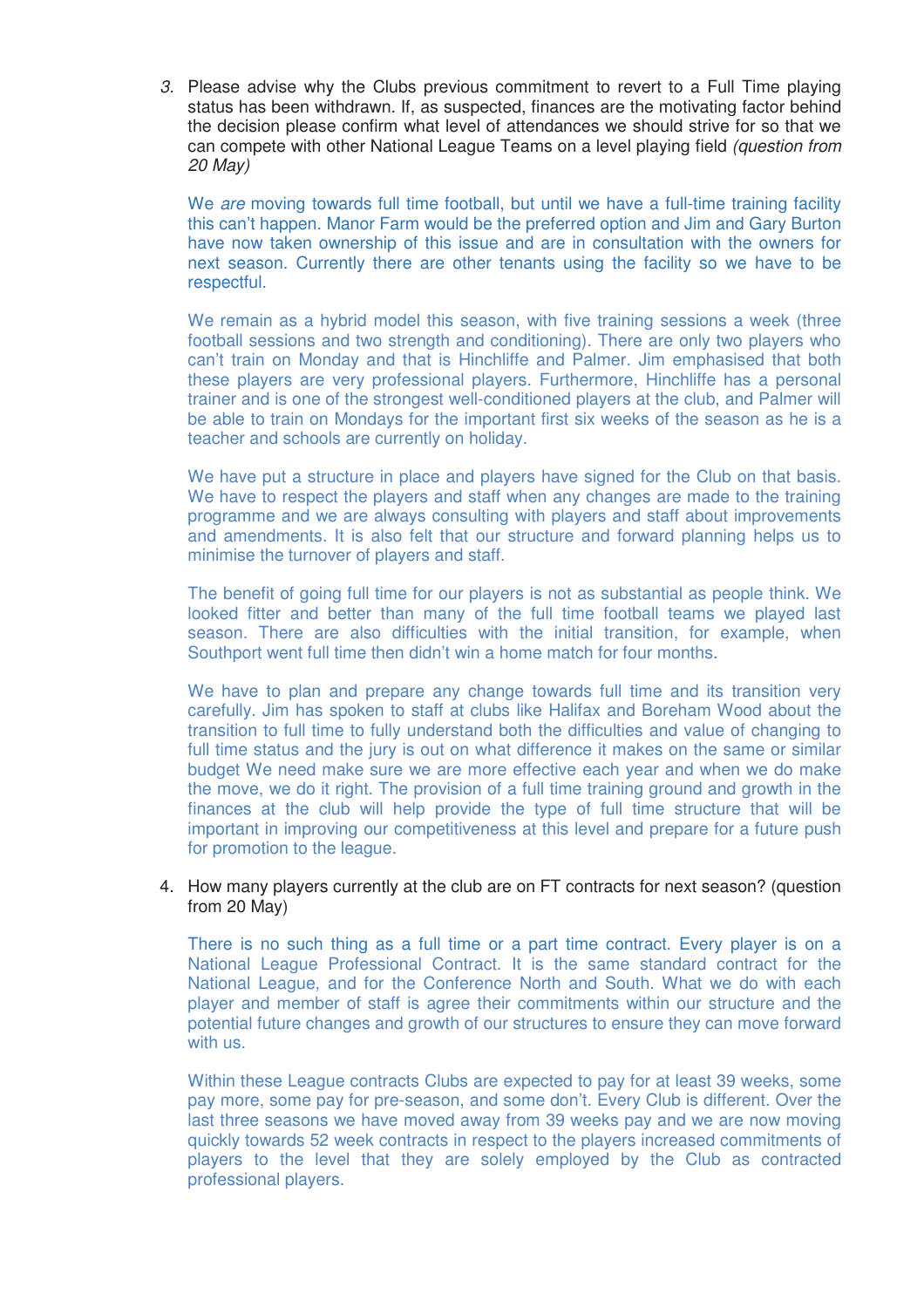How can we increase revenue from player sales? Can we identify key players to sign longer term deals so SCFC can generate money for developing players? (question from 20 May)

Why do we want to sell players? We have players here who perform for this club therefore bringing in cup money, promotion etc. Would we rather sell these players in January for a fee or keep them until May and reap the benefit of them playing for County and delivering play-offs and promotion? These are more valuable improvements in club income than any potential sale.

Many of our part time players last season didn't get offered long term contracts as there was a desire of the club to go full time and this meant those players would have to carefully consider their position in relation to their other employment.

Last season we started to recruit younger players who were more committed to medium/long term plans at the Club to go full time and play in the League. That policy continues as we sign young ambitious players here and the by-product of that is that they aspire to play at a higher level. We look to add value to every player at the Club. So when you lose players like Lloyd, Montrose, Ball etc., we don't feel their loss as the overall quality and improvements of the team continues to rise, and that has been reflected in the year-on-year improvements in performance and results as we have players in the squad who can step up.

5. I think everyone expected some increase in ticket prices for the coming season, but doesn't the club feel that increasing adult walk up prices by 20% is a risky strategy? (question from 20 May)

There are increased costs in this league, such as for the overnight stays and transport. Players have received salary increases as they are now National League players and it was important to retain as much as the promotion team as possible. Also, players and staff are committing to extra hours, and/or are losing time at work, and need compensating for that.

#### **Finance**

6. What is the profit / loss that the Club will be report to June 2019?

This has not been finalised yet, partly because we are still assessing the finances from the concerts. We expect to report a small profit, after the concerts are taken into account.

7. Why are the club advertising the Match Day Hospitality Host and Junior Supporters Club Lounge Host as voluntary, rather than a paid role? There is quite a lot of experience required for both positions.

It should have been made clear that these are roles we are looking to backfill which were previously positions held by volunteers. The announcement was released without going through the proper checks hence the rather mixed message. The club has a number of incredible volunteers in various roles that help to reduce our match day costs. .

8. How many season tickets have been sold for next season? Please provide a breakdown for adults, junior, students, leisure key, senior citizens, etc.

We don't have the breakdown yet, but we are ahead of where we were this time last season, and there has been a spike in the number of junior tickets sold. It is anticipated that the final figure will be around 1,900 when all the corporate packages have been included.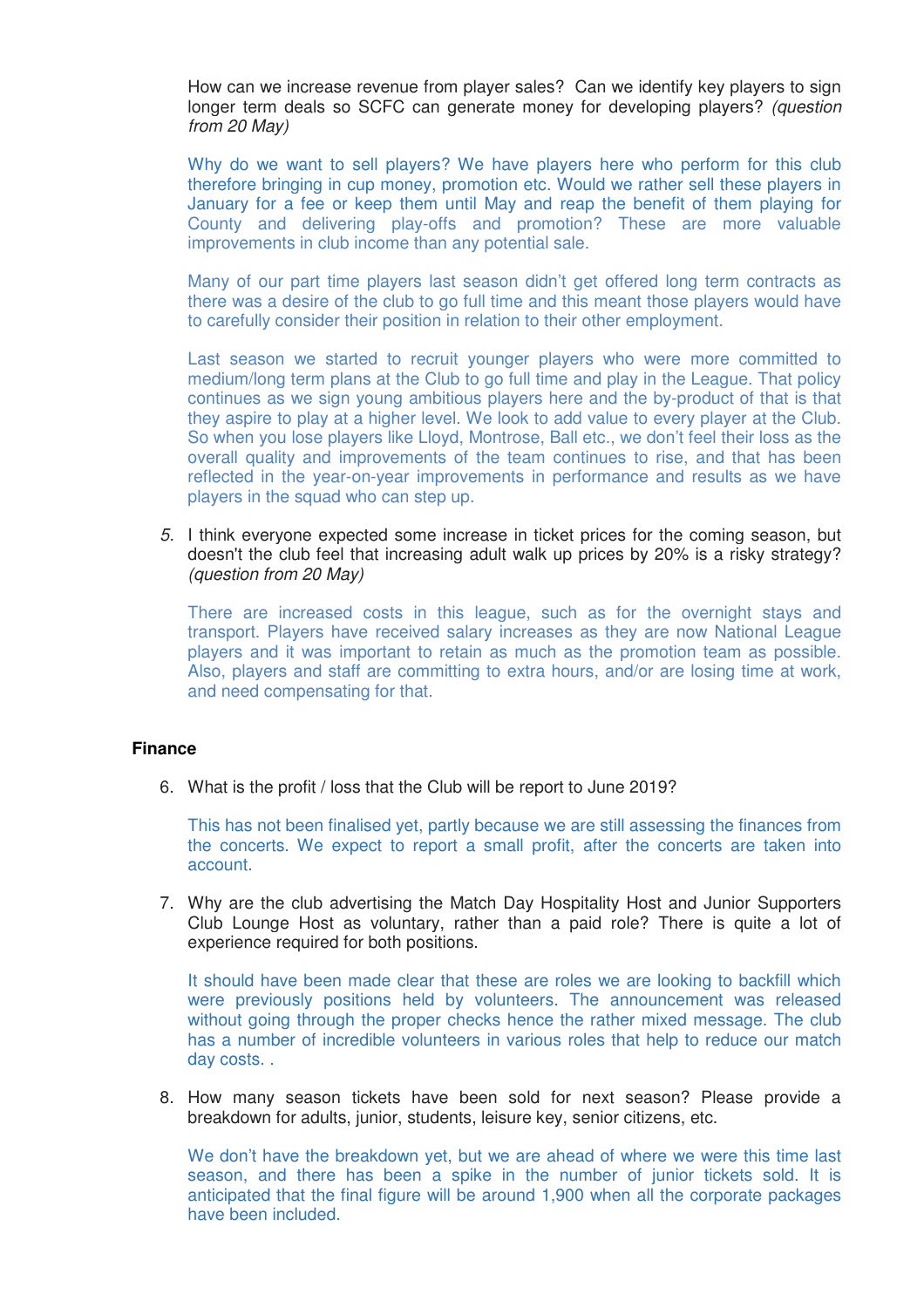We will also be looking at re-introducing the Super 10 ticket much earlier this year.

9. Why have the Robinson's advertising signs been removed from the Main Stand? Are they still working with County?

Robinsons are still involved with County, but they have a smaller budget to work with these days.

The Main stand advertising sign has now been taken over by Project Solar and the sign will be going up on Wednesday 24<sup>th</sup> July.

There is a lot of work done being done surrounding sponsorship to ensure both sponsors and the Club are getting value for money, and there are no old signage boards around the ground that are not being paid for.

10. Steve Murray has still not all the information he had requested re the SCFC accounts for last year, despite having chased Sedulo repeatedly.

Steve was asked to e-mail Richard Park with the information required.

## **Concerts**

The concerts have been a fantastic success and the club should be very proud of the professional organisation and management of these events.

11. Will the Club be holding concerts again next year?

We would definitely like to, but this would depend on the availability of bands and the support of the council and local residents..

Ideally we would like to hold them earlier next year to give us more time to prepare the pitch for the new season and enable us to have a pre-season friendly at home. Even if we made the play offs this season, Edgeley Park would be free from 4<sup>th</sup> May as the final is played at Wembley.

12. Many local Edgeley businesses benefitted considerably from the concerts over the three days, with one local pub taking the equivalent of 3 months takings in one weekend. Are these businesses being encouraged to sponsor the club and are they showing willingness to 'give something back'?

The local businesses definitely benefitted with the Friary running out of potatoes on the Thursday night! They have agreed to contribute financially this season in some capacity.

A number of local businesses have been approached, but to be fair a lot of them already support us.

13. What is the process for booking bands? Do they come to us or do we approach them?

In this case, if it wasn't for the Blossoms, this wouldn't have happened at all. They wanted to perform at Edgeley Park as part of their summer tour. This was arranged for the Saturday, then as Paul Heaton and Jacqui Abbott have the same promoter, it was agreed to have them perform on the Friday. When that sold out so quickly, a second night was added.

Promoters have already been in touch highlighting bands that could come to EP and sell 15,000 tickets.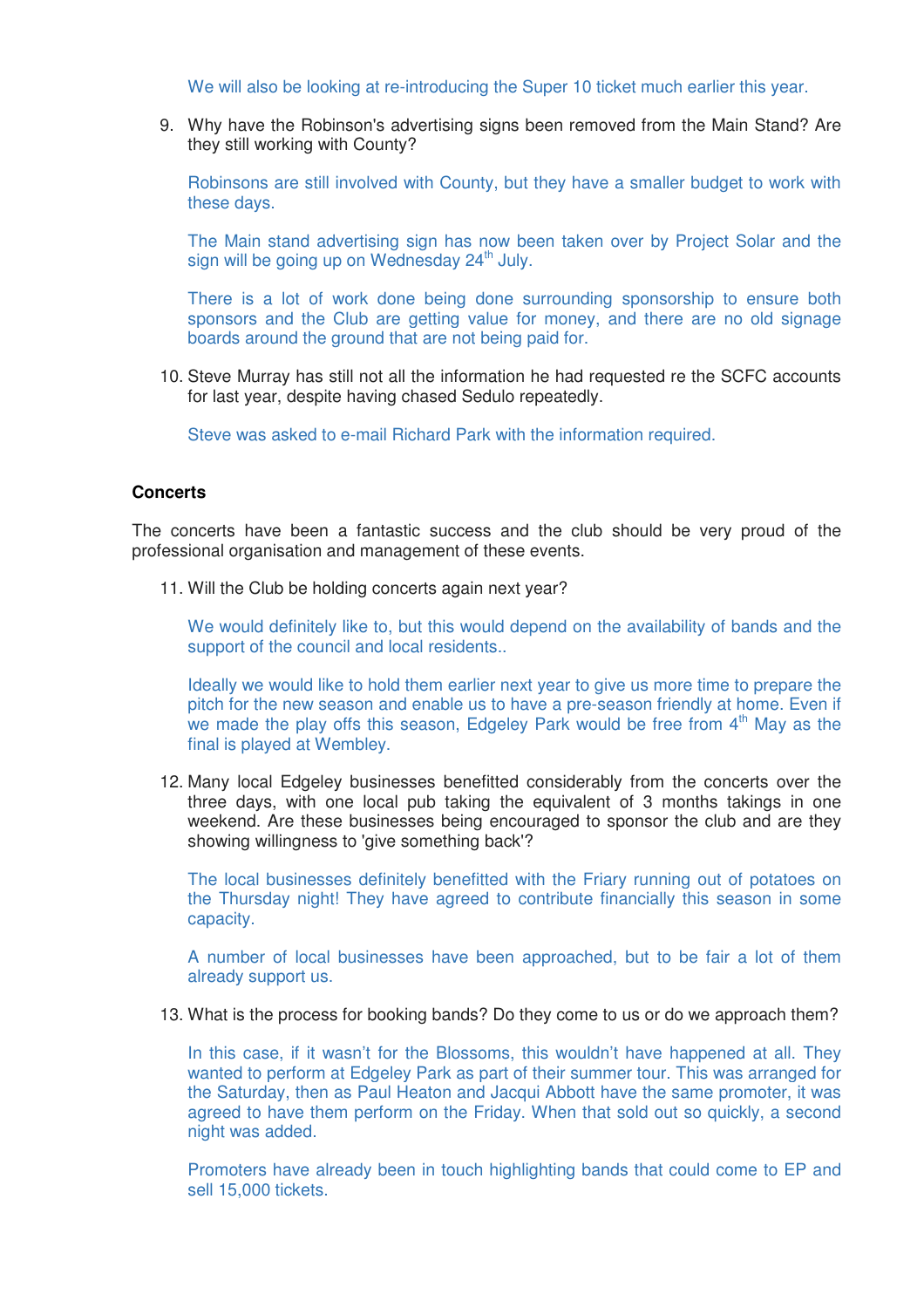The Council deserve a lot of credit for their help and input in getting this event on. Simon Dawson also deserves great credit for the amount of work he put into ensuring the concerts went ahead.

14. What is the financial cost of losing home friendlies during the pre-season?

We made £8-9,000 last year, but we made £13,000 the other year when we played the Man Utd under 23's. If you get the right team, you could be looking at £20,000. We don't get any money from the away games.

If we do this again next year we would ideally want to do both the concerts, and a couple of pre-season friendlies at home.

15. Can we have an update please regarding the condition of the playing surface at Edgeley Park following the recent concerts?

Could the Club also indicate whether the drainage system has sustained any damage during the extended operations surrounding the events which included the use of 2 large cranes on the pitch, and the estimated cost of any restorative works?

The pitch is looking in good condition. The only real damage done, was despite providing a map of where all the sprinklers were, one of the pipes was slightly damaged. This has now been fixed at a minimal cost and we can probably claim that back off the organisers.

## **Catering**

16. What is the latest situation with the contract with CGC? Will the catering company be changed, so the long term issues of poor service on a match day can be addressed?

CGC have the contract until the end of the calendar year. Negotiations with them are ongoing and a tender process is also in place.

#### **Community Tickets**

17. Last season 2,600 youngsters and their families, 35 junior football clubs and 11 community groups took part in the Community Ticket scheme.

However, there were around 22 junior football clubs that didn't take up our offer. Can we discuss how we can encourage the following clubs to take part in our scheme this year?

John Giles provided the Club with the results of the Community Ticket survey. All of the comments were positive, with people vowing to return to EP in the future. The only negative comments surrounded the catering.

The Club has committed to continuing with the scheme for the coming season, but not for the big games such as Wrexham and Notts County as they will bring a large away following and there would be issues trying to house everyone in the Vernon Stand.

#### **Match Commentary**

18. Has the club also considered offering free to air internet access as other clubs, at this level, successfully do, via a variety of providers (such as Mixlr)? This could grow audience figures over the current subscription model while an increase in sponsorship opportunities (due to higher listening numbers) could help increase revenue streams (and cover any costs).